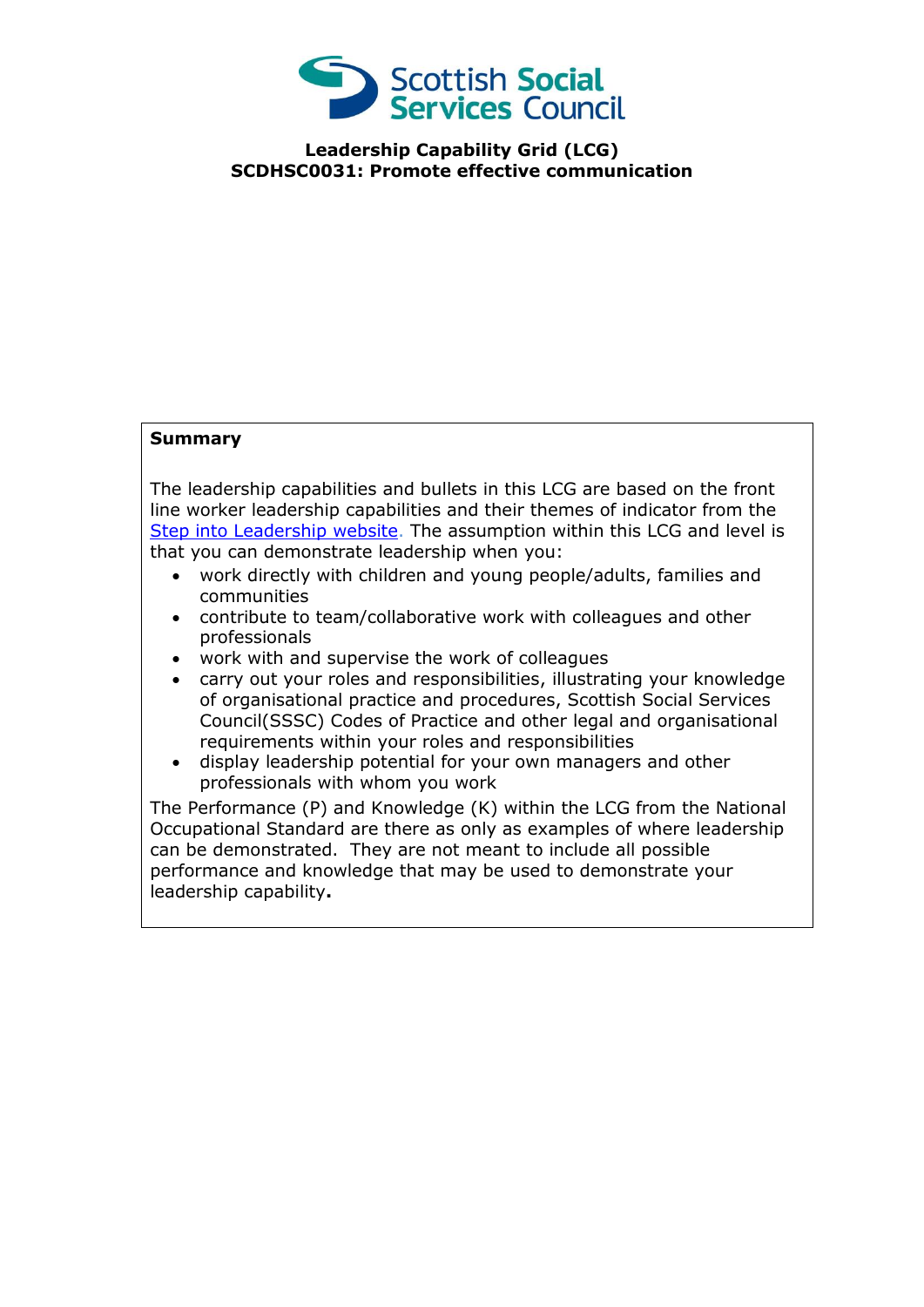

## **Leadership Capability Grid (LCG) SCDHSC0031: Promote effective communication**

| Leadership<br>capabilities                 | When promoting effective communications you can demonstrate<br>leadership capabilities by:                                                                                                                                                                                                                                                                                                                                                                                                                                                                                                                                                                                                                                                                                                                                 |
|--------------------------------------------|----------------------------------------------------------------------------------------------------------------------------------------------------------------------------------------------------------------------------------------------------------------------------------------------------------------------------------------------------------------------------------------------------------------------------------------------------------------------------------------------------------------------------------------------------------------------------------------------------------------------------------------------------------------------------------------------------------------------------------------------------------------------------------------------------------------------------|
| <b>Vision</b>                              | Providing a vision for those with whom you work and your organisation<br>when you:<br>• See how best to make a difference when providing active support ( $P1$ -<br>3,17-20, 25, 27; K1-5, 11, 16, 24-25, 35-39)<br>• Communicate and promote ownership of the vision when seeking extra<br>support $(P4,6, 28; K20)$ , working with others $(P28)$ and recording and<br>reporting (P27-37, 43, 46; K43-46)<br>• Promote social service values through active participation and<br>personalisation (P1, 2, 7, 8, 11, 13, 14, 15, 20-26, K 1-5, 11, 13-19;<br>28, 30), when working others and when recoding and reporting (P 27-<br>37)<br>• See the bigger picture when demonstrating knowledge and practice of<br>organisational, local and national policies and procedures (P26, 27, 32,<br>37; K6, 8-9, 26-27, 32-34) |
| Self-<br>leadership                        | Displaying self leadership when you:<br>• Demonstrate and adapt leadership in response to changing needs and<br>preferences (P5,16, 20,35-36; K23) and overcoming barriers (P20)<br>• Improve own leadership by seeking advice (P4,6,36; K20) and self-<br>reflection $(K23)$<br>• Take intelligent risks when communicating with difficult, complex and<br>sensitive issues (P21-26; K15, 40-41) and protecting yourself (K31)<br>• Demonstrate and promote resilience when adapting practice and<br>overcoming barriers (P5,16,18,20,35-36; K3, 4, 19, 30)<br>Challenge discrimination and oppression ( $P20$ ; K1, 4, 30)                                                                                                                                                                                               |
| <b>Motivating</b><br>and inspiring         | Motivating and inspiring others when you:<br>Inspire people by personal example ( $P10$ , 28; K14-20)<br>$\bullet$<br>• Recognise and value the contribution of others (P4,6,36; K9-10, 20)<br>• Support the creation of a learning and performance culture ( $P4,6,8,18,$<br>20, 23, 25, 27-28, 31; 16-20, 23; 39)                                                                                                                                                                                                                                                                                                                                                                                                                                                                                                        |
| <b>Empowering</b>                          | Empowering people when you:<br>• Enable leadership at all levels (P1, 2, 4, 6-7, 20, 21, 25, 27, 31; K8-9;<br>$16-20)$<br>• Support the creation of a knowledge and management culture by<br>seeking and providing information to enable understanding (P4, 6, 8,<br>25, 31, 33-36; K16-20, 23; 39)<br>• Promote professional autonomy (P1-3,17-20, 25, 27; K16-20, 23-25)<br>• Involve people in development and improvement (P20; K16-20)                                                                                                                                                                                                                                                                                                                                                                                |
| <b>Collaborating</b><br>and<br>influencing | Collaborating and influencing when you:<br>• Promote partnership working ( $P4,6$ , 28; K11, 14-20)<br>• Influence people (P20, 28, 33-36; K11, 14-20)<br>• Understand and value the perspectives of others (P1-2, 7, 11, 15, 17-<br>20, 25, 28, 31, 35; K8-9, 11, 14-20)                                                                                                                                                                                                                                                                                                                                                                                                                                                                                                                                                  |